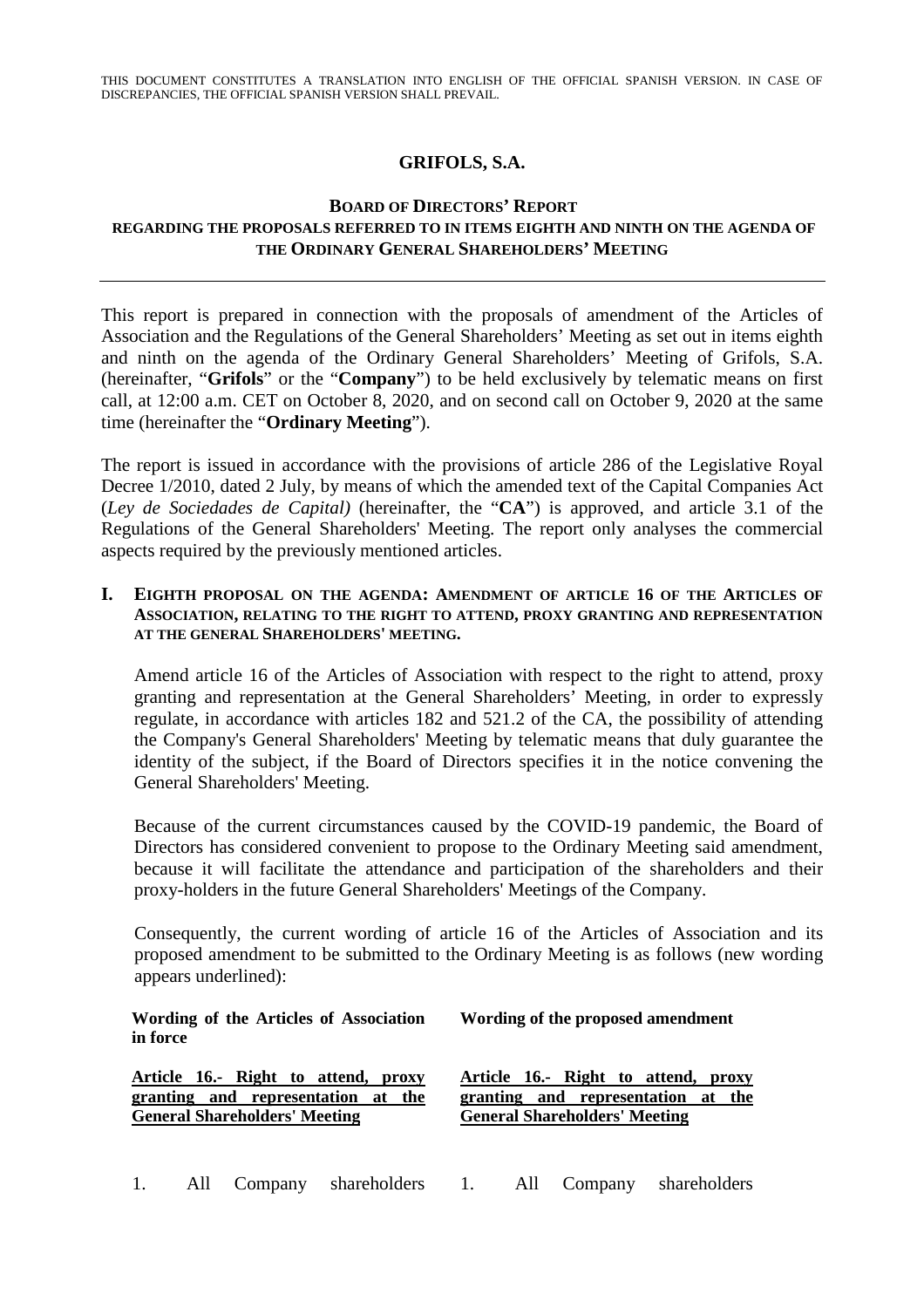shall be entitled to attend the general meeting as long as their shares appear registered under their name in the accounting registry at least five (5) days in advance from the date on which the meeting is to be held; shall be entitled to attend the general meeting as long as their shares appear registered under their name in the accounting registry at least five (5) days in advance from the date on which the meeting is to be held.

The Board of Directors may approve the possibility of attending the General Shareholders' Meeting by remote, simultaneous and bidirectional connection via telematic means that duly guarantees the identity of the shareholder or the proxyholder, as well as the correct exercise of its rights. Such possibility must be included in the notice of the calling of the General Shareholders' Meeting, specifying the deadlines, procedures and means under which the shareholders with right of attendance, and proxy-holders, may exercise their rights. The Board of Directors may also approve procedural rules regarding the attendance to the General Shareholders' Meeting by telematic means.

2. Notwithstanding the foregoing, all shareholders with right to attend the meeting, according to the provisions set forth herein, may do so by means of a proxy, even when such proxy is not a shareholder

> Proxy representation must be granted on a special basis for each meeting, either in writing or by distance communication systems, as long as the identity of the represented shareholder, the proxy-holder and the

2. Notwithstanding the foregoing, all shareholders with right to attend the meeting, according to the provisions set forth herein, may do so by means of a proxy, even when such proxy is not a shareholder.

> Proxy representation must be granted on a special basis for each meeting, either in writing or by distance communication systems, as long as the identity of the represented shareholder, the proxy-holder and the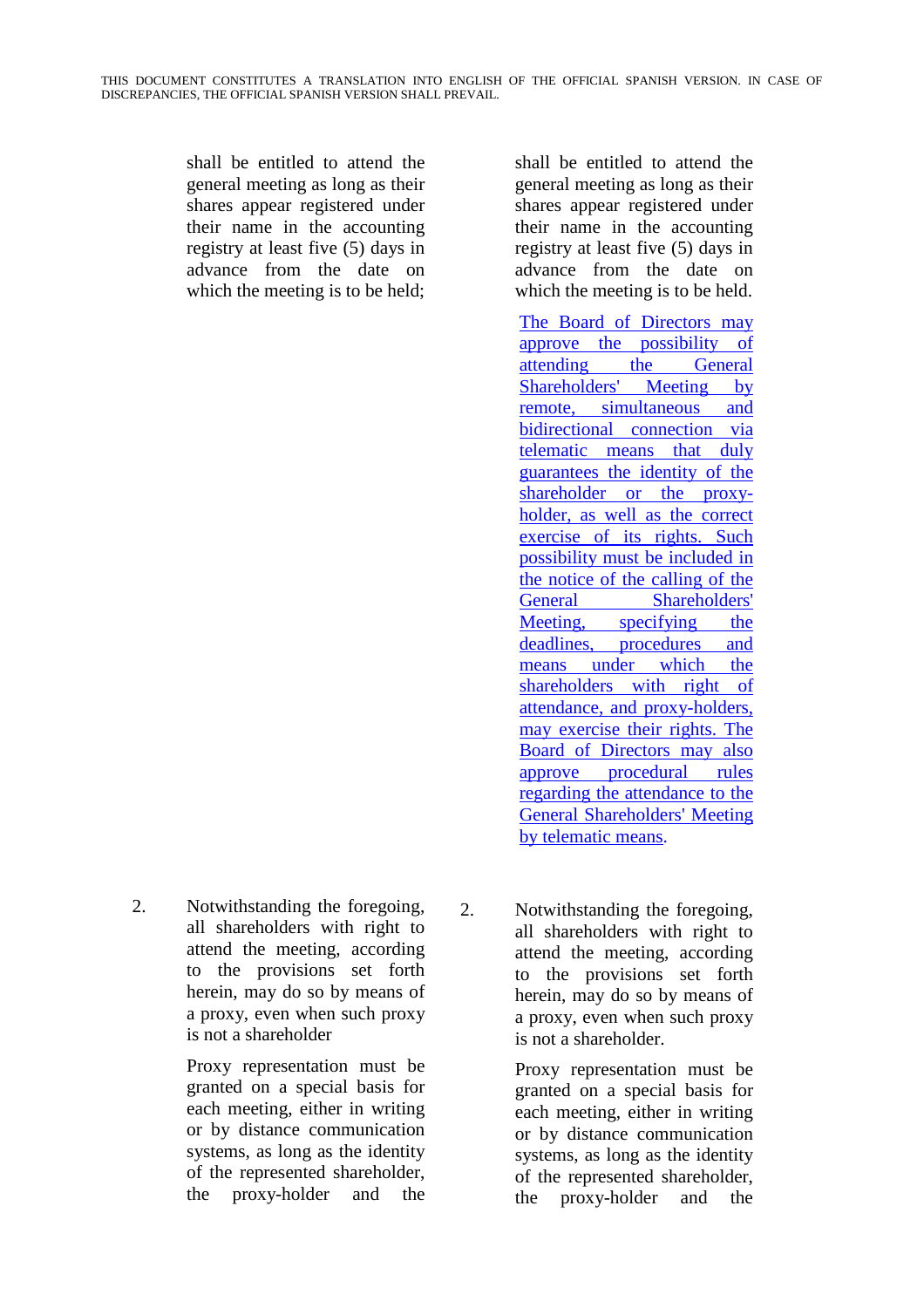contents of the proxy itself are duly guaranteed.

In the event the representation is granted to a legal entity, such entity shall appoint an individual as its proxy representative, as established by the Law.

contents of the proxy itself are duly guaranteed.

In the event the representation is granted to a legal entity, such entity shall appoint an individual as its proxy representative, as established by the Law.

#### **II. NINTH PROPOSAL ON THE AGENDA: AMENDMENT OF THE REGULATIONS OF THE GENERAL SHAREHOLDERS' MEETING WITH THE INCLUSION OF A NEW ARTICLE 11.BIS, RELATING TO THE ATTENDANCE TO THE GENERAL SHAREHOLDERS' MEETING BY TELEMATIC MEANS.**

Amend the Regulation of the General Shareholders' Meeting by including a new article 11.bis, with respect to the attendance by telematic means to the General Shareholders' Meeting, in order to expressly regulate, in accordance with articles 182 and 521 of the CA, the possibility of attending the General Shareholders' Meeting of the Company by telematic means, duly guaranteeing the subject's identity, provided that the Board of Directors includes this possibility in the notice convening the General Shareholders' Meeting.

Such proposed inclusion addresses the amendment of article 16 of the Articles of Association submitted to the Ordinary Meeting, to expressly regulate the possibility of attending the meeting by telematic means in the future, especially due to the current circumstances that the COVID-19 pandemic has recently caused since it seems appropriate to amend both the Articles of Association and the Regulation of the General Shareholders' Meeting in order to include such possibility and facilitate the attendance by telematic means. In this respect, the Board of Directors has considered convenient to submit to the Ordinary Meeting this amendment to the Regulation of the General Shareholders' Meeting, since it will facilitate the attendance and, therefore, the participation of shareholders and their proxy-holders in the Company's next General Shareholders' Meetings, if the Board of Directors considers it necessary.

Consequently, the new wording of said article of the Regulation of the General Shareholders' Meeting and its proposed addition to be submitted to the Ordinary Meeting is as follows (new wording appears underlined):

The effectiveness of this amendment is subject to the approval by the Ordinary Meeting of the amendment of article 16 of the Company's Articles of Association.

## **Suggested wording of the new article**

## **Article 11.bis.- Attendance by telematic means**

1. When the Board of Directors approves the possibility of attending by telematic means the General Shareholders' Meeting by remote, simultaneous and bidirectional connection with the premises where the General Meeting takes place, and includes this possibility in the notice of the calling of the General Shareholders' Meeting, the shareholders and the proxy-holders with the right to attend the General Shareholders' Meeting may do so in a way that they can be correctly identified, may